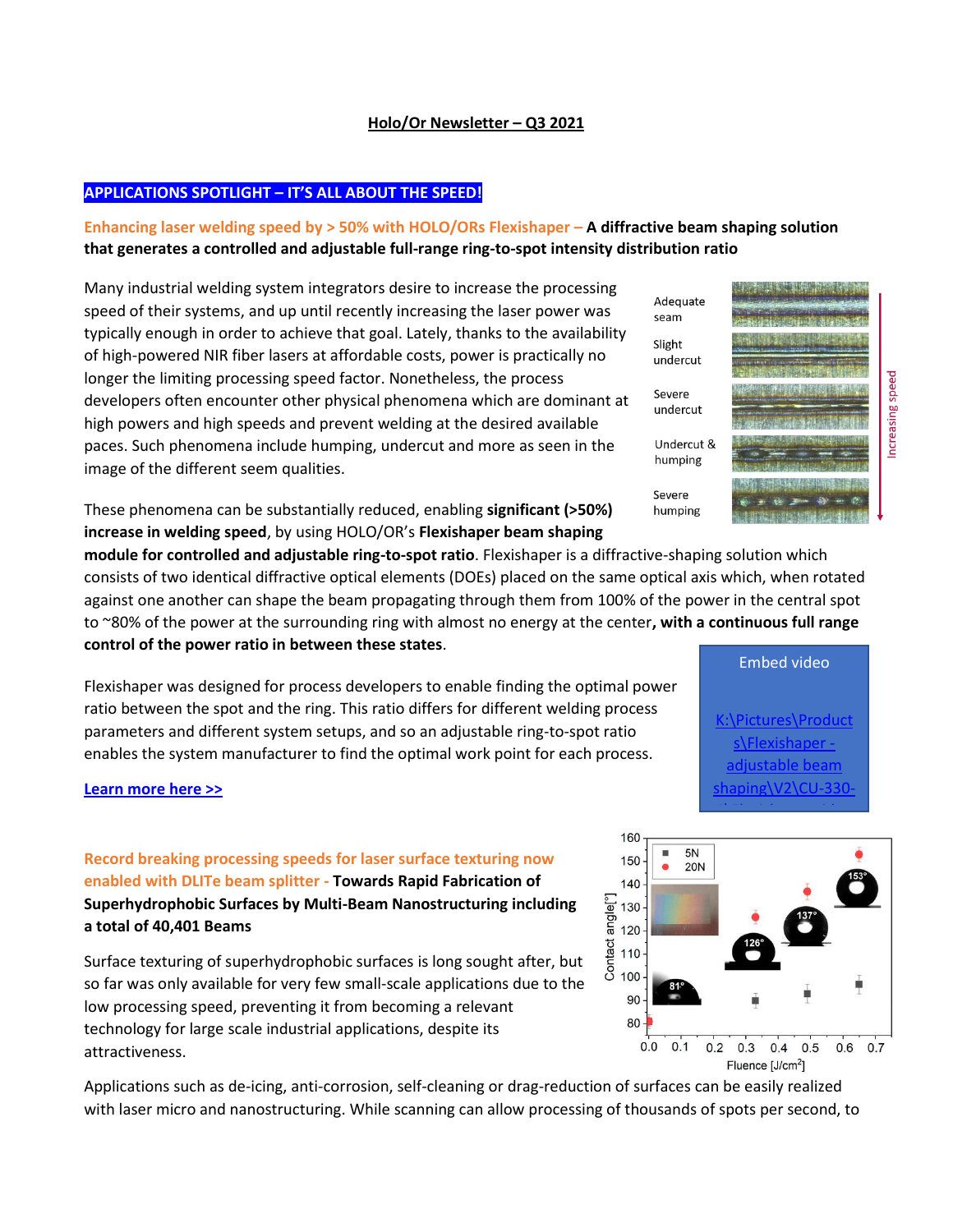achieve industrial scale processing rates (1m<sup>2</sup>/min), the laser beam must be split to enable structuring of multiple sites with the same pulse. This single shot area texturing concept , combined with efficient utilization of the new generation of kW-class ultrashort pulsed (USP) lasers, can achieve industrial texturing rates .

This is wher[e Diffractive Laser-Induced Texturing element \(DLITe\)](https://www.holoor.co.il/dlite-diffractive-laser-induced-texturing/) fits in. DLITe can split the input beam into an unlimited number of densely packed beams, enabling processing a large area with a single shot and minimizing stitching. In the latest collaboration with HiLASE center, a high-energy USP laser system was used, delivering up to 20 mJ at 1030 nm in 1.7 ps. The system was integrated with a novel DLITe, producing 201 × 201 sub-beams of 5  $\mu$ m in diameter on a square area of 1 mm<sup>2</sup>. Simultaneous nanostructuring with 40,401 sub-beams resulted in a matrix of microcraters covered by nano-gratings and ripples with periodicity below 470 nm and 720 nm, respectively. The processed area demonstrated hydrophobic to superhydrophobic properties with a maximum contact angle of 153°.



### **[Read the full article here](https://www.holoor.co.il/wp-content/uploads/2021/09/nanomaterials-11-01987-2.pdf) >>**

**[See available DLITe designs and ask for quote here](https://www.holoor.co.il/dlite-diffractive-laser-induced-texturing/) >>**

### **NEW PRODUCTS**

#### **Now available - Cost effective diffractive vortex generator for microscopy laser applications**

Vortex phase plates are often used in advanced microscopy, mostly in the STED and laser tweezing applications. By adding a vortex phase plate, it is possible to shape the spot to a donut-like distribution, with a central hole that is smaller than the diffraction limit. This enables sub-diffraction limited optical resolution by depleting fluorescent excitation in all areas outside the hole (as is done in STED), or trapping and manipulating very small particles, as is done in tweezing.

HOLO/OR's new microscopy vortex phase plates offer unparallel phase profile accuracy, providing precise shaping to a symmetrical donut, with no undefined area in the center of the plate. Our new vortex generators have a high LDT, suitable for illumination with > 200 W of laser power, are stable at typical microscopy environmental conditions (-40 to +120  $^{\circ}$ C) and can be easily integrated into existing setups due to their compact dimensions. They can be mounted in standard 1" holder frames to facilitate integration into the laser light path.

HOLO/OR has recently developed a **new production process which enables us to offer these elements at affordable and competitive costs** to meet the growing market's needs.

#### **[See available vortex phase plate generators here](https://www.holoor.co.il/product/spiral-phase-plate-vortex/) >>**